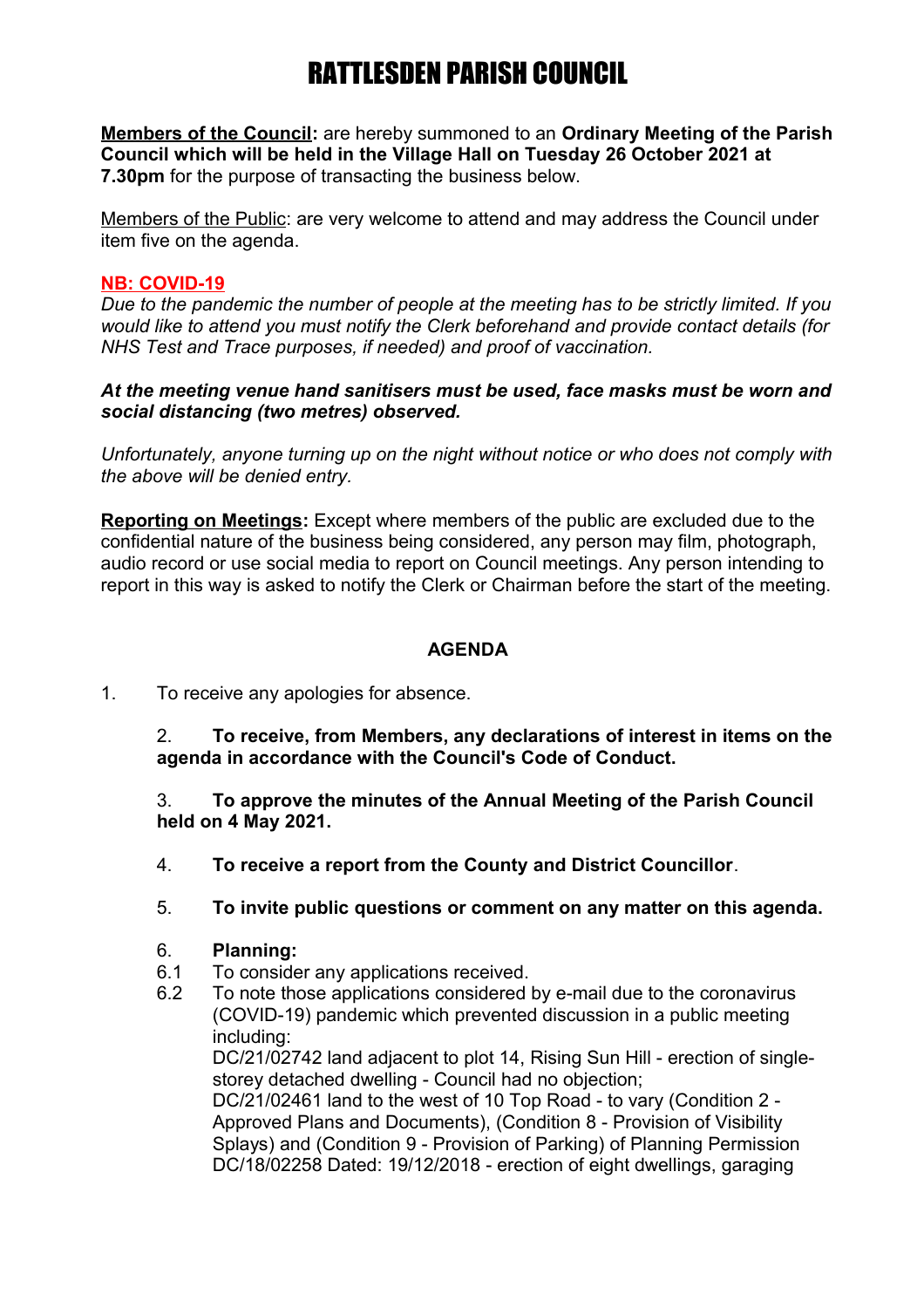and new access - to allow splitting plots 5/6 & 7/8 into detached dwellings and to revise road layout - Council had no objection;

DC/21/02349 Ridges, High Town Green - erection of three tourism lodges - Council had no objection;

DC/21/02949 5 Old Hall Meadow - erection of first floor rear extension - Council had no objection;

DC21/02597 Bruges Cottage, Lower Road - creation of external door opening at first floor level; re-roofing west wing in slate tiles; installing five conservation rooflights; construction of three dormer windows to rear elevation (one to replace existing rooflight) - revised scheme approved under

DC/21/00966 (two additional rear dormer windows proposed) - Council had no objection;

DC/21/01381 Glebe House, Workhouse Lane - works to trees in a Conservation Area - fell one horse chestnut - Council had no objection;

DC/21/02513 Peal Cottage, Church Path - erection of a replacement outbuilding for purposes incidental to the enjoyment of the existing property (following demolition of existing outbuilding) - Council had no objection but noted on-going access concerns and requested the application of some conditions should planning approval be granted;

DC/21/03148 and DC/21/03149 Avis House, Lower Road - erection of single-storey rear extension and new patio doors; and Listed Building Consent - Council had no objection;

DC/21/03327 Walnut Tree Farm, Mitchery Lane - change of use, conversion and extension of barn to form live work unit - Council had no objection; DC/21/03316 Hillside Cottage, Birds Green - erection of single-storey rear extension to existing sun room - Council had no objection;

DC/21/04253 Rattlesden Church of England Primary Academy - erection of 2.4m high fence to parts of the site boundary and side entrance gate - Council had no objection;

DC/21/04679 plot 1, land on the west side of Rising Sun Hill - erection of one detached dwelling and garage (appearance amendments to 2194/16) - Council had no objection;

DC/21/04963 Glebelands House, High Street - works to trees in a Conservation Area - reduce height of one mature multi-stemmed sequoia circa 10m-15m and remove some lower branches - Council had no objection; DC21-04871 land to the west of 10 Top Road - application under Section 73 of The Town and Country Planning Act relating to DC/18/02258 previously varied under DC/21/02461 for variation of Condition 2 (Approved plans & documents) - Council had no objection;

DC/21/04289 - land to the north-east of Shelland Hall, Shelland - creation of concrete pad and retaining wall for storage of sugar beet and new vehicular access - Council had no objection;

DC/21/05635 - land to the rear of 6 Pightle Grove and 2, 3 and 4 Wheelwright Green, Rising Sun Hill - use of land as residential gardens - Council had no objection; and

DC/21/03677 field to the north of East Barn, White House Farm, Felsham Road - erection of a detached three-bay tractor shed - Council objected.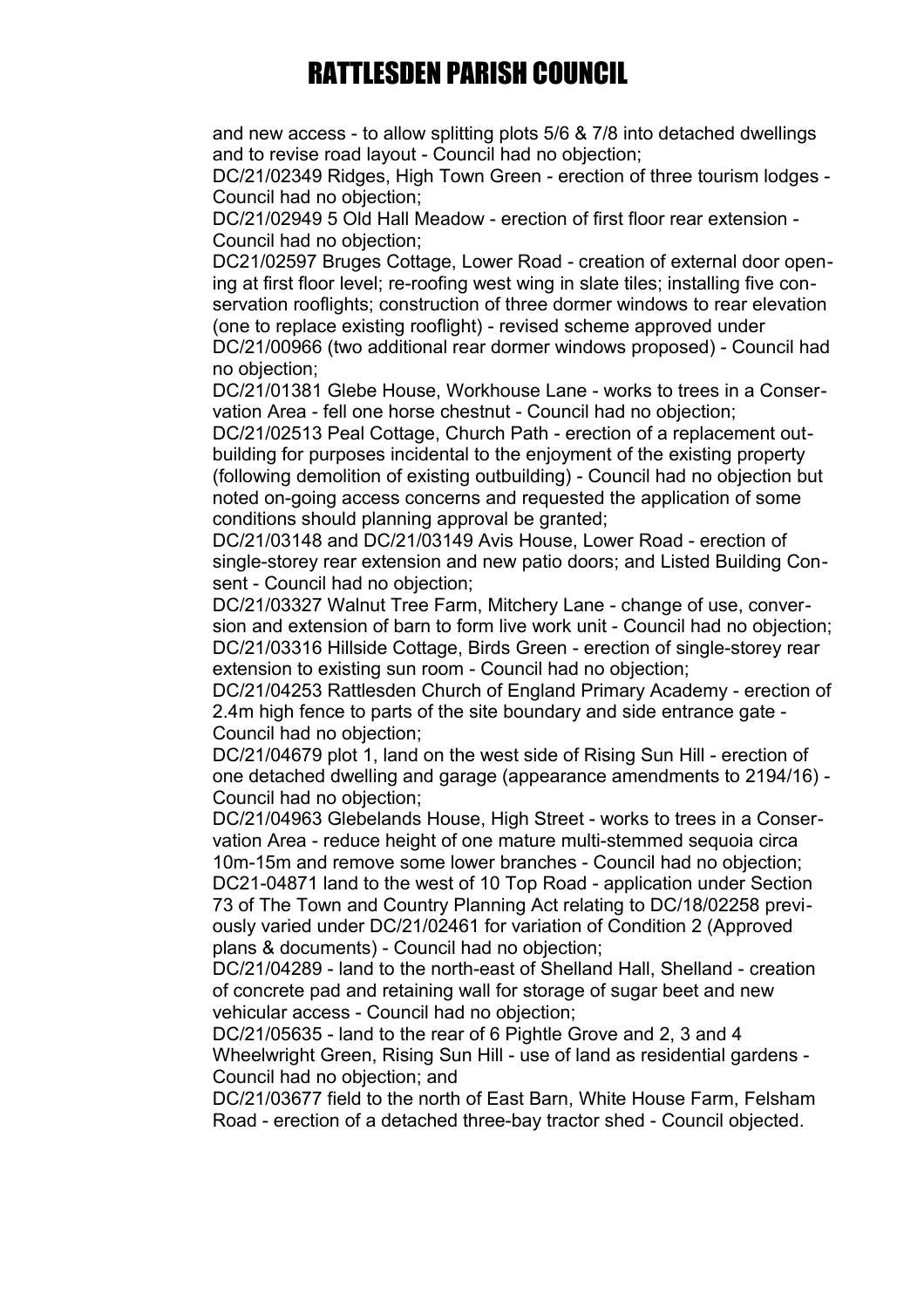- 6.3 To note any planning applications granted/refused including: DC/21/01579 Clopton Dower House, Clopton Green - granted (i.e. prior approval given) - to determine if prior approval is required for a proposed change of use of agricultural building to dwelling houses (Class C3) and for building operations reasonably necessary for the conversion of barn to
- form five dwellings;

DC/21/02415 Glebelands House, High Street - granted - works to trees in a Conservation Area - fell three hornbeams as they are very old and dying off (potentially a danger to ourselves and adjoining neighbours). Replace with four new hornbeam, maple trees or similar species. Fell two yew trees due to overcrowding with adjacent yews and excessive shading and close proximity properties;

DC/21/02461 land to the west of 10 Top Road - granted - to vary (Condition 2 - Approved Plans and Documents), (Condition 8 - Provision of Visibility Splays) and (Condition 9 - Provision of Parking) of Planning Permission DC/18/02258 Dated: 19/12/2018 - erection of eight dwellings, garaging and new access - to allow splitting plots 5/6 & 7/8 into detached dwellings and to revise road layout;

DC/21/02949 5 Old Hall Meadow - granted - erection of first floor rear extension;

DC21/02597 Bruges Cottage, Lower Road - granted - creation of external door opening at first floor level; re-roofing west wing in slate tiles; installing five conservation rooflights; construction of three dormer windows to rear elevation (one to replace existing rooflight) - revised scheme approved under DC/21/00966 (two additional rear dormer windows proposed);

DC/21/01984 Walnut Tree Farm, Mitchery Lane - granted - erection of three-bay cart lodge and replacement treatment plant;

DC/21/02742 land adjacent to plot 14, Rising Sun Hill - refused - erection of single-storey detached dwelling;

DC/21/03327 Walnut Tree Farm, Mitchery Lane - granted - change of use, conversion and extension of barn to form live work unit;

DC/21/03316 Hillside Cottage, Birds Green - refused - erection of singlestorey rear extension to existing sun room;

DC/21/03677 field to the north of East Barn, White House Farm, Felsham Road - granted - erection of a detached three-bay tractor shed;

DC/21/04963 Glebelands House, High Street - granted - works to trees in a Conservation Area - reduce height of one mature multi-stemmed sequoia circa 10m-15m and remove some lower branches;

DC/21/04253 Rattlesden Church of England Primary Academy - granted erection of 2.4m high fence to parts of the site boundary and side entrance gate; and

DC/21/02349 Ridges, High Town Green - granted - erection of three tourism lodges.

### 7. **Finance:**

- 7.1 To receive the Clerk's financial report.
- 7.2 To authorise payments as presented and to note income received.
	- 7.3 To receive the 'External Auditor Report and Certificate 2020-2021 in respect of Rattlesden Parish Council' from PKF Littlejohn LLP, to

note that no issues were identified and, as a consequence, to accept and